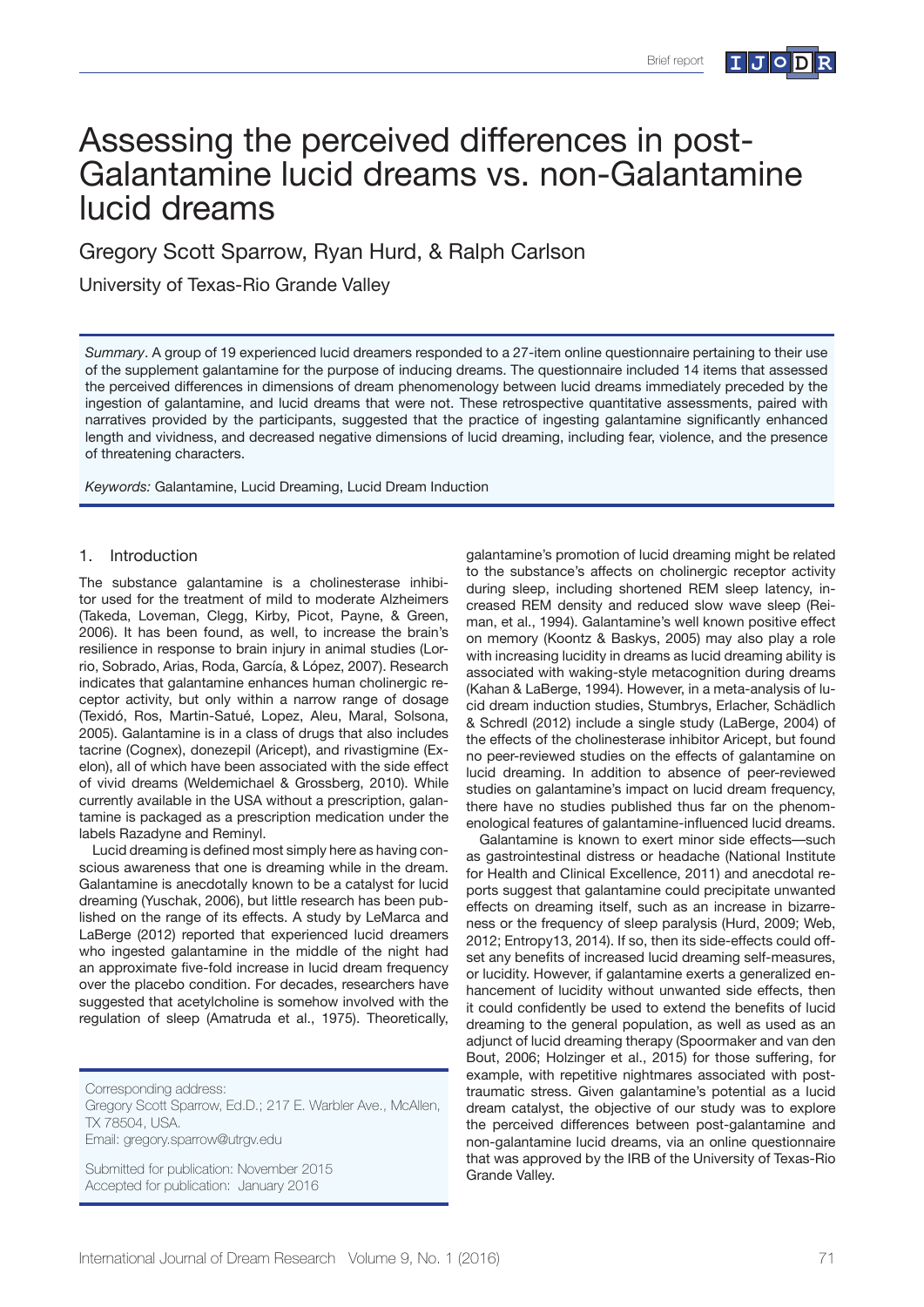

## 2. Method

#### 2.1. Instrument

We developed a 27-item online questionnaire that assessed, among other things, the respondents' estimated frequency of lucid dreaming, their prior use of galantamine, their most recent galantamine-induced and non-galantamine preceded lucid dreams, and their use of various lucid dream induction strategies. The survey also assessed the subjective perceived effects of galantamine on 14 dimensions of dream phenomenology. The survey can be viewed at https://utrgv. co1.qualtrics.com/SE/?SID=SV\_6m6DwBTpFhnUMtL

### 2.2. Participants

Our survey was advertised through several dream studies websites. We specifically requested participants who had used galantamine previously for the purposes of inducing lucid dreams. Upon collecting data, we excluded any respondent who admitted having never used the supplement, or had never experienced a lucid dream following the ingestion of galantamine. Ultimately, the subject pool included 19 participants—10 male and 9 female––who reported, on average, having recalled a lucid dream about twice a month. Further, they reported using galantamine as a lucid dream induction catalyst on an average of once a month, thus providing a credible basis for making comparisons between post-galantamine dreams and non-galantamine lucid experiences among experiencedsubjects. While we did not assess how often galantamine ingestion resulted in a lucid dream during the same night––which would have required assessing repeated measures over time––LaMarca and La-Berge (2012) indicates it exerts a five-fold increase over the normal frequency of lucid dreaming among similarly experienced participants.

### 2.3. Design and Procedure

Perceived differences between galantamine-induced lucid dreams (GLDS) and non-galantamine lucid dreams were assessed on 14 phenomenological dimensions by asking participants to respond to statements in the following format: On a scale of 1-6, where 1 is "not true at all," and 6 is "very true," my lucid dreams that follow the ingestion of galantamine are more…(subjective quality)…or more likely to include…(phenomenological feature)…than lucid dreams that do not follow the ingestion of galantamine. Specifically, the 14 items assessed the comparative:

- vividness
- **bizarreness**
- fear
- presence of threatening figures
- violence
- out-of-body sensation
- emotion
- buzzing or hissing sounds
- sleep paralysis
- presence of companion/guide
- perception of darkness
- length
- felt meaning or impact
- degree to which dream characters seemed real or autonomous

Our preliminary quantitative analyses of the perceived impact of galantamine on lucid dreams focused on the Likert scale means of the above 14 dimensions using one-sample case t-tests with a theoretical mean of 3.5––a constant that can be seen as representing the levels of these subjective features in the participants' non-galantamine lucid dreams. That is, if the level of a given phenomenological quality is x, then x becomes a subjective average against which any deviation due to galantamine is assessed by the participant. We also conducted an analysis of variance by sex to test for differences in the 14 means.

In addition to the 14 quantitative measures, we also asked the participants to provide a verbal comparison of the perceived differences between GLDS and non-galantamine lucid dreams. We believed that these narrative contributions would provide some perspective on the quantitative data, as well as possibly generate additional hypotheses that we might test in future experimental studies.

3. Results

### 3.1. Quantitative Measures

Subjective assessments of the perceived effects of galantamine on subsequent lucid dreams yielded significant deviations from the hypothesized mean of 3.5 on six of the 14 phenomenological dimensions––two in the positive direction, and four in the negative direction. In specific, respondents reported significantly more vividness (p<.01) and length (p<.01) and significantly less fear (p<.01), threatening figures (p<.01), violence (p<.01), and darkness (p<.05). The means for each dimension are shown in Figure 1.

In addition to the case t-tests, we also conducted an analysis of variance assessing the differences between the 14 means. The null hypothesis was tested with an F distribution at the .05 level. Sphericity could not be assumed, and thus lower-bound conservative degrees of freedom were used. The null hypothesis was rejected ( $F= 8.42$ , p<.05). Further, an analysis of variance by sex was computed, and it yielded no significant differences for any of the 14 means.

Given that the contrast between vividness and length, and the measures for fear, violence, and presence of threatening characters, we computed a Scheffé test that compared the combined means of vividness and length with the combined means of the presence of fear, violence and threatening figures. (Since the perception of darkness was not clearly a positive or negative feature of GLDS, we did not include it in the contrast. )This contrast seemed to be especially meaningful to consider, given the view that the awareness that one is dreaming confers a certain fearlessness that enhances one's ability to confront and resolve dream conflicts. The null hypothesis was rejected (F=7.69, p<.01).

### 3.2. Narrative Data

The narrative data revealed three themes: vividness and intensity, length and stability, and ease of onset from the waking state.

*Vividness and Intensity*. Except for one participant who said that GLDS seemed "hazy and more sluggish," the participants said that GLDS were "much more vivid," that the "mental images were crisper," and that "sensory acuity" was enhanced. One respondent said he did not find "the content different, but in some cases the dreams were more intense." Another participant commented on an overall enhancement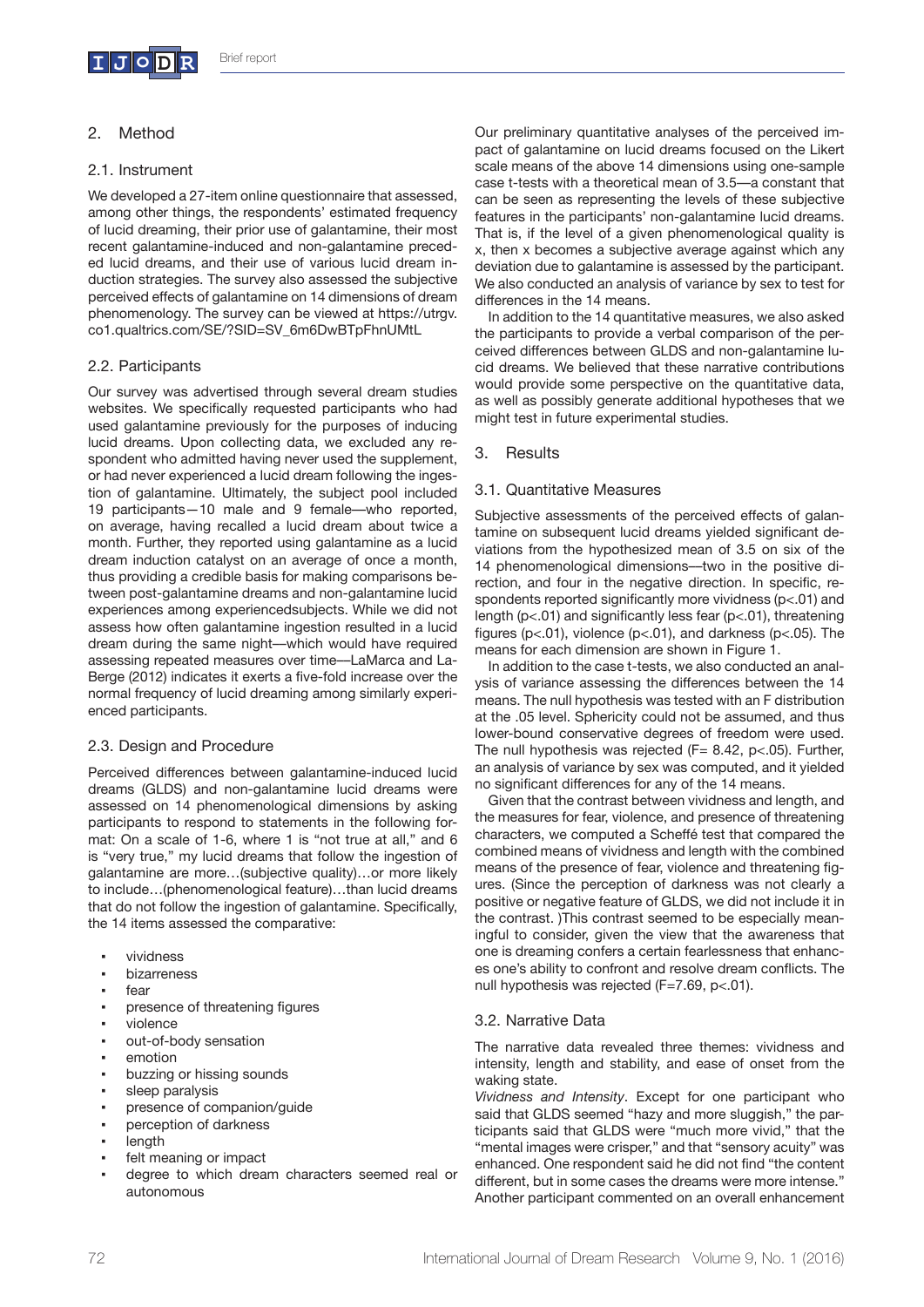

*Figure 1*.Averages for 14 survey items assessing the perceived differences in post-Galantamine lucid dreams vs. non-Galantamine lucid dreams

of her dream life, saying, that galantamine "increases dream frequency, vividness of the dream, and dream recall. All of these factors add up to an increase in potential to have lucid dreams, to recognize that you are dreaming, and to remember that you had a lucid dream and what happened during the dream."

*Length and Stability*. One participant said that GLDS "rank highly in stability... One characteristic is that I have found myself unable to leave the lucid dream state as quickly as I have wanted to in several of these dreams." When this happens, he says that he sometimes becomes fearful that he won't be able to return his body. Another respondent said, GLDS "feel more stable." Still another stated that his GLDS were "much long lasting; tend to have better control, especially in the first one, if I have more than one following the ingestion of galantamine."

*Ease of Transition into Lucidity from Waking*. Three dreamers stated that galantamine facilitates the onset of lucidity without a break in consciousness, commonly referred to as a "waking induction of lucid dreaming (WILD)." One said, "the strength of oncoming entry sensations and ease of entry to the dream state" was enhanced by galantamine. Another said that it was "…easier to get lucid. More stable. Higher likelihood of WILDs." Still another commented that it was "…much easier to exit the body as I often found myself floating about a foot off of the floor on the side of the bed in the middle of the night after having taken galantamine."

While the narrative descriptions provided only anecdotal information, they will serve as a useful data source upon which to generate hypotheses for future studies.

#### 4. Discussion and Limitations

Given the arguments that have recently been made for the acceptability of dream reports in empirical studies (Windt, 2013), we believed that these retrospective assessments could be used as a legitimate source of data. However, we were also aware that our study drew upon dream data that was considerably removed from the more immediate experience of awakening from lucid dreams after ingesting galantamine, and thus did not represent ideal conditions (Windt, 2013) for obtaining these dream reports. While we acknowledge the limitations of our retrospective data, we believe that such data can be useful given the paucity of research in the field, and as a source of hypotheses for more rigorous studies going forward.

This study is only a first step toward assessing the impact of galantamine on lucid dreams. However, some intriguing inferences can be drawn on the basis of our data. For one, the concern that galantamine might exert unwanted effects that would outweigh its benefits is not supported by these retrospective assessments. None of the subjective qualities that might conceivably be considered by some respondents as negative—that is, bizarreness, sleep paralysis, and increased darkness—were considered significantly more prevalent in post-galantamine lucid dreams. Indeed, when compared against the theoretical mean of 3.5, darkness was deemed to be significantly less prevalent in post-galantamine lucid dreams.

Second, the enhancements of dream vividness and length, alongside the reduction of fear, violence, and threat